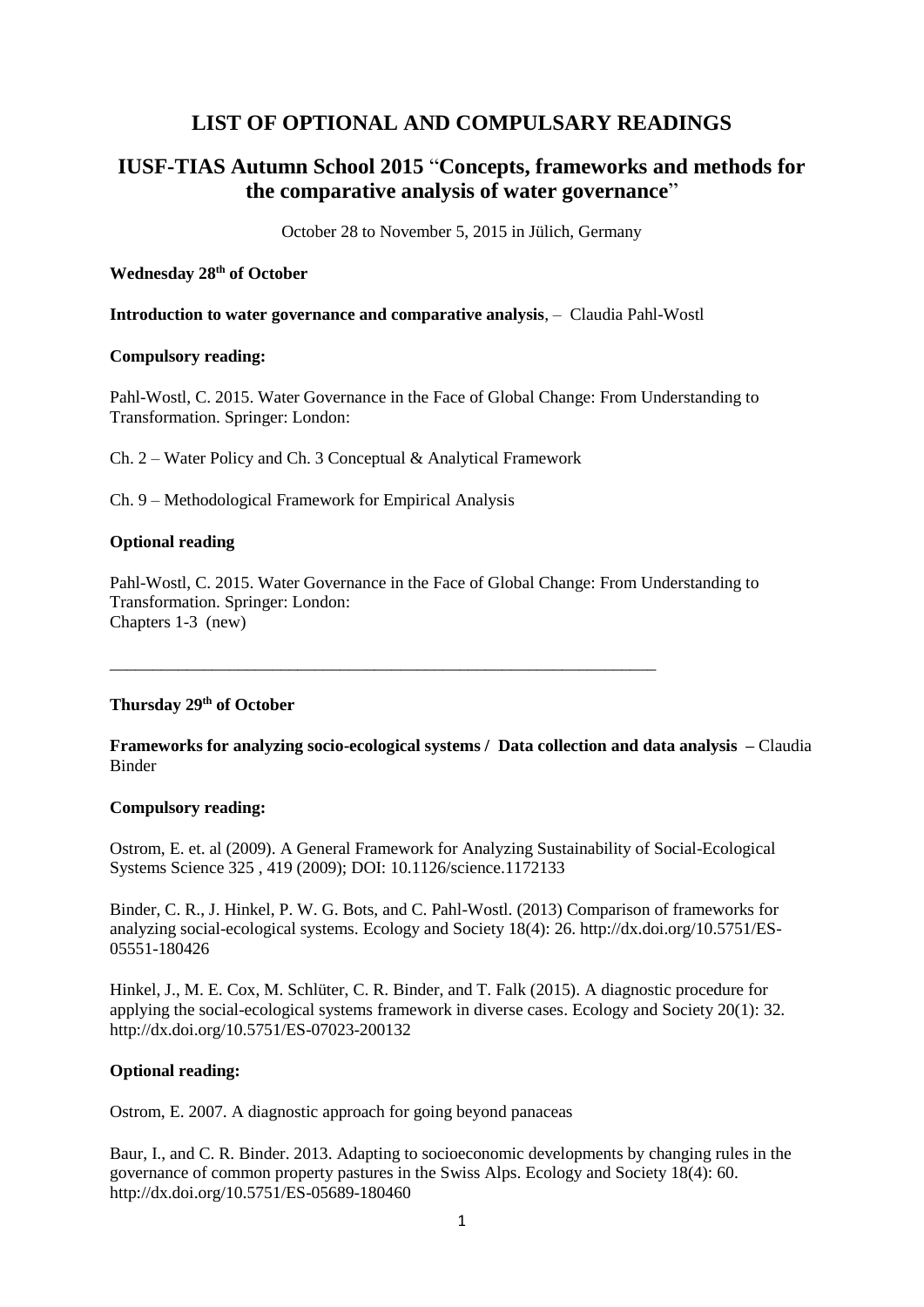# **Application of the "Management and Transition Framework"** – Claudia Pahl-Wostl

# **Working session (small groups): Design and use of databases for comparative water governance research**

# **Compulsory reading:**

Pahl-Wostl, C., Holtz, G., Kastens, B., & Knieper, C. (2010). Analyzing complex water governance regimes: the management and transition framewor[k.](http://www.tias-web.info/wp-content/uploads/2015/09/151029_Aft_Opt_Knieper-et-al_2010_water-governance-database-approach.pdf) Environmental Science & Policy, 13(7), 571-581. doi: 10.1016/j.envsci.2010.08.006

### **Optional reading:**

Knieper, C., Holtz, G., Kastens, B., & Pahl-Wostl, C. (2010). Analysing water governance in heterogeneous case studies—experiences with a database approach. Environmental Science & Policy, 13(7), 592-603.

**Friday 30th of October**

**Introduction to Property-Rights Theory –** Insa Theesfeld

\_\_\_\_\_\_\_\_\_\_\_\_\_\_\_\_\_\_\_\_\_\_\_\_\_\_\_\_\_\_\_\_\_\_\_\_\_\_\_\_\_\_\_\_\_\_\_\_\_\_\_\_\_\_\_\_\_\_\_\_\_\_\_\_

## **Compulsory reading:**

Schlager E, Ostrom, E. 1992. Property-Rights Regimes and Natural Resources: A Conceptual Analysis. Land Economics 68, (3), 249-262 Feeny, D., Berkes, F., McCay, B.J., Acheson, J.M., 1990. The tragedy of the commons 22 years later. Human Ecology 18, (1),1-19.

# **Optional reading:**

Hardin, G., 1968. The Tragedy of the Commons. Science 162, (December),1243-1248.

#### **Monday 2nd of November – Morning**

**Causality and explanation: comparative method's ontological and epistemological underpinnings** – Peter Mollinga

**Compulsory reading** – at least one of the following listed in order of priority:

\_\_\_\_\_\_\_\_\_\_\_\_\_\_\_\_\_\_\_\_\_\_\_\_\_\_\_\_\_\_\_\_\_\_\_\_\_\_\_\_\_\_\_\_\_\_\_\_\_\_\_\_\_\_\_\_\_\_\_\_\_\_\_\_

Sayer, A. 1984. Method in social science: A realist approach. London: Hutchinson. In this: Chapter 9 'Problems of explanation and the aims of social science' (1992 second edition can also be used)

Yeung, W.C.H. 1997. Critical realism and realist research in human geography: A method or a philosophy in search of a method? Progress in Human Geography 21(1):51-74

Bygstad, Bendik and Bjørn Erik Munkvold. 2011. In search of mechanisms: Conducting a critical realist data analysis. Completed Research paper, Thirty Second International Conference on Information Systems, Shanghai 2011. 15 pp.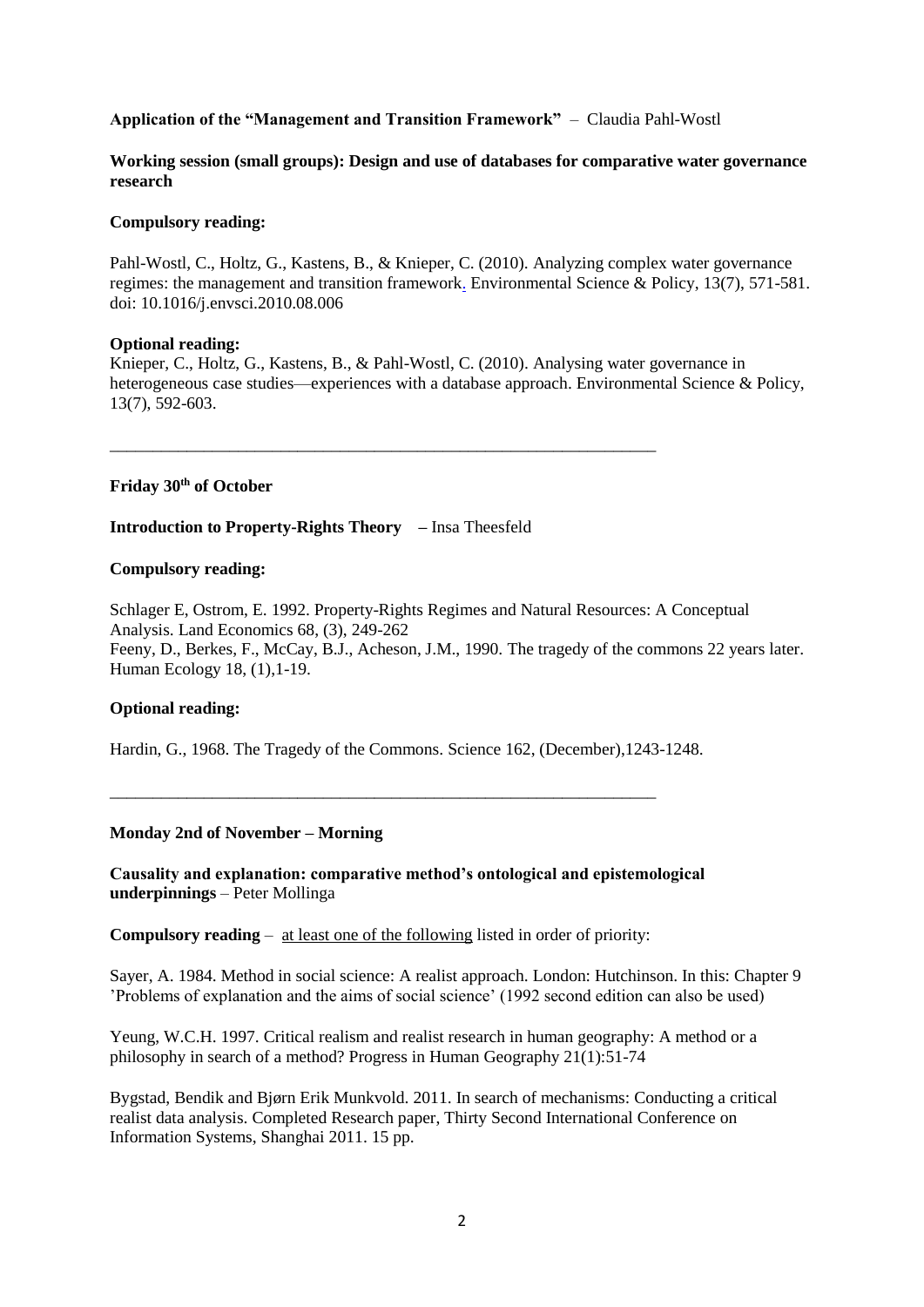# **Optional reading**:

Bigo, Vinca and Ioana Negru. 2008. From fragmentation to ontologically reflexive pluralism. Journal of Philosophical Economics 1(2):127-150

Burawoy, M. 1998. The extended case method.' Sociological Theory. Vol.16(1):4-33.

Cambridge Journal of Economics 2002. Special Issue on Critical Realism. 26(7) *Within this particularly:*

Brown, Andrew, Gary Slater and David A. Spencer. Driven to abstraction? Critical realism and the search for the 'inner' connection of social phenomena. pp. 773-788 **and** Lee, Frederic S. Theory creation and the methodological foundation of post-Keynesian economics. Pp. 789-804

Grix, Jonathan. 2004. 'Introducing the key research paradigms.' In: The Foundations of research. Houndmills: Palgrave Macmillan, pp.76-99

Maxwell, Joseph A. 2004. Using qualitative methods for causal explanation. Field Methods, 16(3): 243–264

Miller, Robert L. and John D. Brewer (eds.). 2003. 'Research Designs', pp. 262-268 in: The A-Z of social research. A dictionary of key social science research concepts. London: Sage.

Ray, Isha. 2006. Outcomes and processes in economics and anthropology. Economic Development and Cultural Change. 54(3): 677-694

\_\_\_\_\_\_\_\_\_\_\_\_\_\_\_\_\_\_\_\_\_\_\_\_\_\_\_\_\_\_\_\_\_\_\_\_\_\_\_\_\_\_\_\_\_\_\_\_\_\_\_\_\_\_\_\_\_\_\_\_\_\_\_\_

# **Monday 2nd of November – Afternoon**

**Research design and fieldwork for comparative research** – Peter Mollinga

**Compulsory reading –** at least one of the following listed in order of priority:

Levi-Faur, D. 2005. A question of size? Website Word version. Published as: Levi-Faur, D. 2006. A question of size? A heuristics for stepwise comparative research design. In Rihoux, B. and Grimm, H. (Eds), Innovative comparative methods for policy analysis, pp. 43-66. New York: Springer.

Mollinga, P. (2015) Contextuality and problemsheds: critical realist method for interdisciplinary water studies. (draft paper, in preparation)

Mollinga, P. and Gondhalekar, D. 2013. Finding structure in diversity: A stepwise small-N/medium-N qualitative comparative analysis approach for water resources management research. Water Alternatives 7(1): 178-198

**Optional reading** (available upon request from training at the subsetsion of the original reading of the subsetsion of  $\alpha$ 

\_\_\_\_\_\_\_\_\_\_\_\_\_\_\_\_\_\_\_\_\_\_\_\_\_\_\_\_\_\_\_\_\_\_\_\_\_\_\_\_\_\_\_\_\_\_\_\_\_\_\_\_\_\_\_\_\_\_\_\_\_\_\_\_

Britt, David W. 1997. A conceptual introduction to modelling: qualitative and quantitative perspectives. Lawrence Erlbaum Associates, Mahwah, New Jersey.

Byrne, David. 2005. Complexity, configurations and cases. Theory, Culture and Society 22(5):95-111.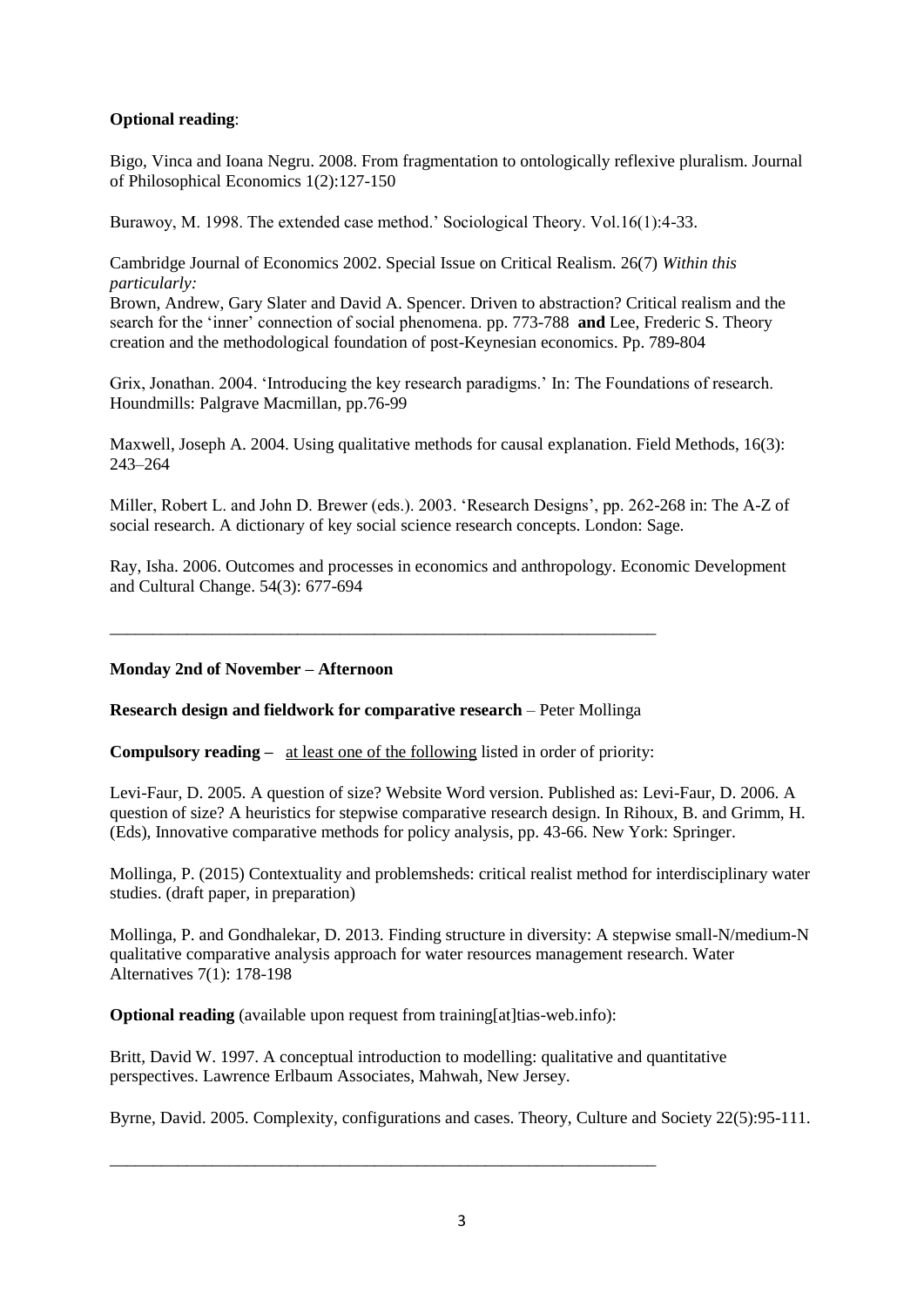# **Tuesday 3rd of November**

### **Introduction to Qualitative Comparative Analysis (QCA)** – Stefan Verweij

#### **Compulsory reading:**

Rihoux, B., & Lobe, B. (2009). The case for qualitative comparative analysis (QCA): Adding leverage for thick cross-case comparison. In D. S. Byrne, & C. C. Ragin (eds.), The Sage handbook of casebased methods (pp. 222-242). London: Sage.

Rihoux, B., & De Meur, G. (2009). Crisp-set Qualitative comparative analysis (csQCA). In B. Rihoux, & C. C. Ragin (eds.), Configurational comparative methods: Qualitative comparative analysis (QCA) and related techniques (pp. 33-68). London: Sage.

### **Optional reading:**

Schneider, C. Q., & Wagemann, C. (2010). Standards of good practice in qualitative comparative analysis (QCA) and fuzzy sets. Comparative Sociology, 9(3), 397-418.

Verweij, S., & Gerrits, L. M. (2013). Understanding and researching complexity with qualitative comparative analysis: Evaluating transportation= infrastructure projects. Evaluation, 19(1), 40-55.

**Recommended books** (but not required reading):

Ragin, C. C. (1987). The comparative method: Moving beyond qualitative and quantitative strategies. Los Angeles: University of California Press.

Schneider, C. Q., & Wagemann, C. (2012). Set-theoretic methods for the social sciences: A guide to qualitative comparative analysis. Cambridge: Cambridge University Press.

#### **Wednesday 4th of November Morning**

**Water governance from a public policy perspective** – Hans Bressers

\_\_\_\_\_\_\_\_\_\_\_\_\_\_\_\_\_\_\_\_\_\_\_\_\_\_\_\_\_\_\_\_\_\_\_\_\_\_\_\_\_\_\_\_\_\_\_\_\_\_\_\_\_\_\_\_\_\_\_\_\_\_\_\_

**The assessment and comparison of water governance systems in diverse contexts: practical experiences –** Hans Bressers

#### **Compulsory reading:**

Bressers, H. and S. Kuks. (2006). Water Basin Regimes in Europe and institutional conditions for their sustainability.

Bressers, H. and S. Kuks. (2012) Water governance regimes: Dimensions and dynamics

University of Twente. Governance Assessment Tool – Summary

#### **Optional reading:**

DROP Governance Assessment Guide, March 2015

Casiano Flores and Hans Bressers, Changes without changes, WAGO 01 2015